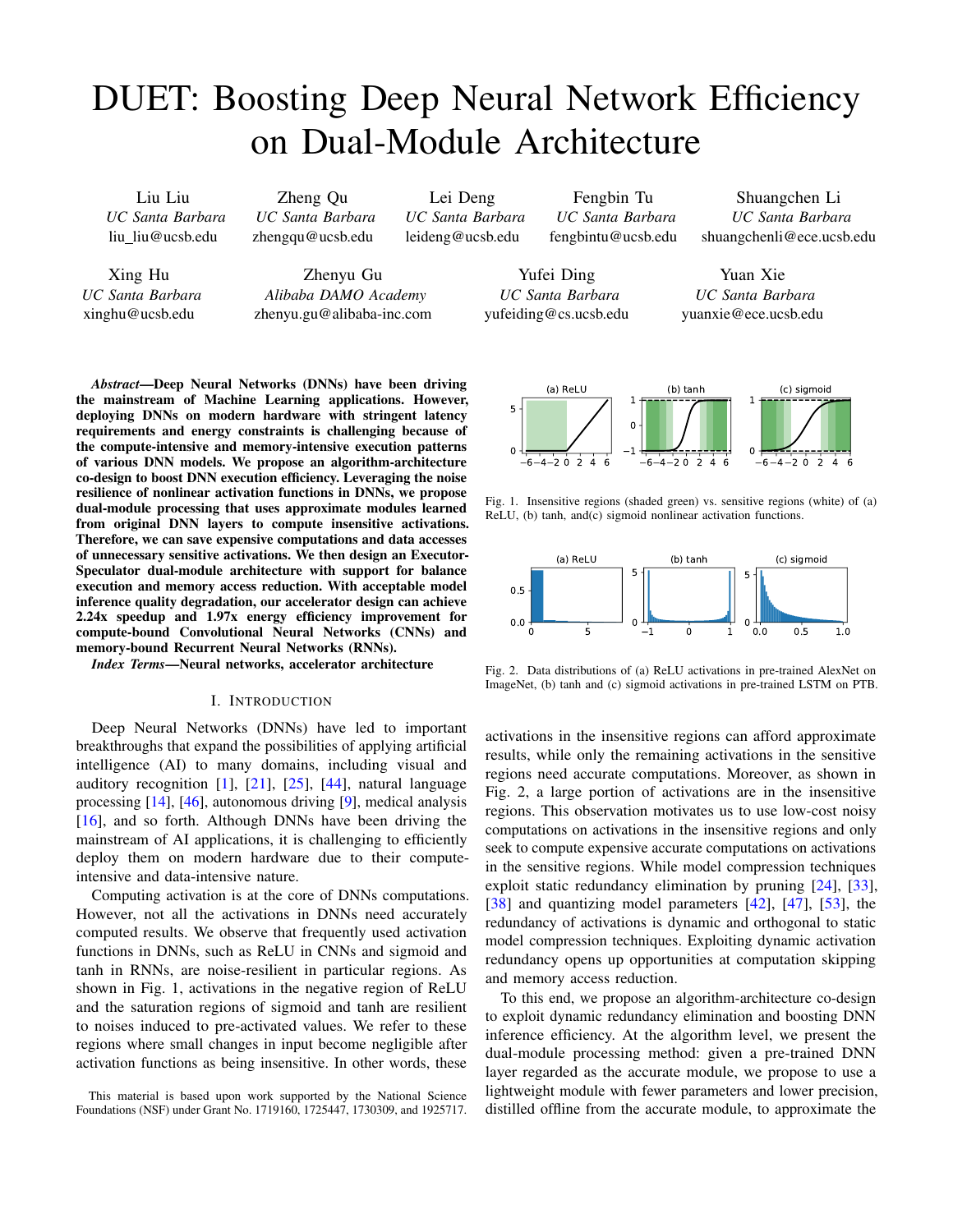

<span id="page-1-0"></span>Fig. 3. Illustration of dual-module processing. The approximate module with quantized and dimension reduced (QDR) weights  $W'$  and inputs  $x'$  spends low- $\frac{1}{\cosh \theta}$  cost computations on intermediate results  $y'$  that are further used to generate the dynamic switching map *m*. With dynamic switching, the expensive computation and data access of executing the accurate module are saved. The final preactivated vector *y* is a mixture of accurate and approximate results.

results in the insensitive regions. We illustrate the online dualmodule processing of one layer in Fig. [3:](#page-1-0) firstly, we execute the approximate module with a quantization and dimension reduction step (QDR) on the input activations; secondly, we use a threshold-based neuron-wise dynamic switching method to precisely determine which activations can afford approximate computation, represented with 0s in the switching map *m*; then, we only run the accurate module to compute sensitive activations, represented with 1s in *m*; finally, we combine the outputs of the approximate module in the insensitive region and the outputs of the accurate module in the sensitive region.

At the hardware level, we propose *DUET*, a **DU**al-modul**E** archiTecture. DUET has a dedicated Speculator running approximate modules and an Executor running accurate modules. Although dual-module processing could theoretically save a significant amount of operations, it poses challenges on accelerator architecture design when processing DNN layers. On the one hand, the Speculator could become the new bottleneck or increase critical path latency and degrade overall performance. On the other hand, imbalanced workloads caused by neuron-wise dynamic switching lead to computing resources underutilized in the Executor. The architecture design of DUET features fine-grained Speculator and Executor paralleling and balanced execution in the Executor. For memory-bound DNN layers, our design can save expensive memory accesses of accurate module computed by the Executor.

To summarize, our work presents a general algorithmarchitecture co-design that achieves computation saving and memory access reduction on various types of DNN including CNN, LSTM, and GRU. We list our contributions as follows:

- We present the dual-module processing method and a learning algorithm to distill a lightweight approximate module from the original accurate module, i.e., the targeted DNN layer. We also propose a threshold-based neuronwise dynamic switching method to choose and eliminate activation redundancy (see Section [II\)](#page-1-1).
- We design a specialized dual-module architecture to support general acceleration of DNN layers (see Section

[III\)](#page-2-0). We facilitate the decoupled executor-speculator design with fine-grained pipeline to hide Speculator latency. Moreover, for compute-bound layers, we design an online adaptive mapping to address imbalance issue and improve Executor utilization. For memory-bound layers, our design enables dynamically skipping unnecessary memory accesses (see Section [IV\)](#page-5-0).

We further conduct experiments and analysis to evidence the effectiveness of our solution on various models. Compared with normal DNN execution without dualmodule design, *DUET* achieves 2.24x speedup and 1.97x energy reduction on average with balanced execution and reduced memory access. Besides, the lightweight Speculator only consumes 6.6% of total area and less than 7% of total energy consumption (see Section [V\)](#page-7-0).

#### II. DUAL-MODULE PROCESSING

<span id="page-1-1"></span>The philosophy of dual-module processing is to use approximate modules for insensitive activations and only compute accurate results for sensitive activations. We propose to learn an approximate module from each DNN layer that is regarded as the accurate module. The learned approximate modules have low-volume parameters and low precision. We propose a threshold-based dynamic switching method to decide which activations are in the (in)sensitive regions.

We first explain the dual-module processing algorithm by taking a Feed-forward (FF) layer as an example and then extend it to CNNs and RNNs. For an FF layer with batch size of one, the operation is typically formulated as  $z = \varphi(y)$ ,  $y = Wx + b$ , where *W* is a weight matrix ( $W \in \mathbb{R}^{n \times d}$ ), *x* is an input vector  $(x \in \mathbb{R}^d)$ , *b* is a bias vector ( $b \in \mathbb{R}^n$ ), *y* is a pre-activated output vector ( $y \in \mathbb{R}^n$ ), *z* is an activated output vector ( $z \in \mathbb{R}^n$ ), and  $\varphi$  is an activation function.

## *A. Learning Approximate Modules*

The design goal of approximate modules are two-fold: firstly, much fewer computations and memory access than the original module; secondly, approximating the original modules accurately. Inspired by dimension reduction algorithms from the machine learning community  $[2]$ ,  $[37]$ , we propose to project the input vector( $x \in \mathbb{R}^d$ ) to a lower dimensional vector  $(x' \in \mathbb{R}^k)$ , and then construct weight matrix  $(W' \in \mathbb{R}^{n \times k})$  of the approximate module with significantly fewer parameters.

We use random projection as the dimension reduction method when constructing approximate modules. We constrain the elements in projection matrix ( $P \in \mathbb{R}^{k \times d}$ ) to be ternary, i.e.,  $\sqrt{\frac{3}{k}} \cdot \{-1,0,1\}$ , following the recommended probability distribution in random projection [\[2\]](#page-11-4). Each element in *P* has 1/6 probability of being any non-zero value in the above set, and other 2/3 probability of being zero. Thus, we can perform the dimension reduction, i.e., Ternary Random Projection, with additions and accumulations instead of MAC operations. Finally, the approximate module's weights can afford aggressive quantization as the approximate results are only used for unimportant activations.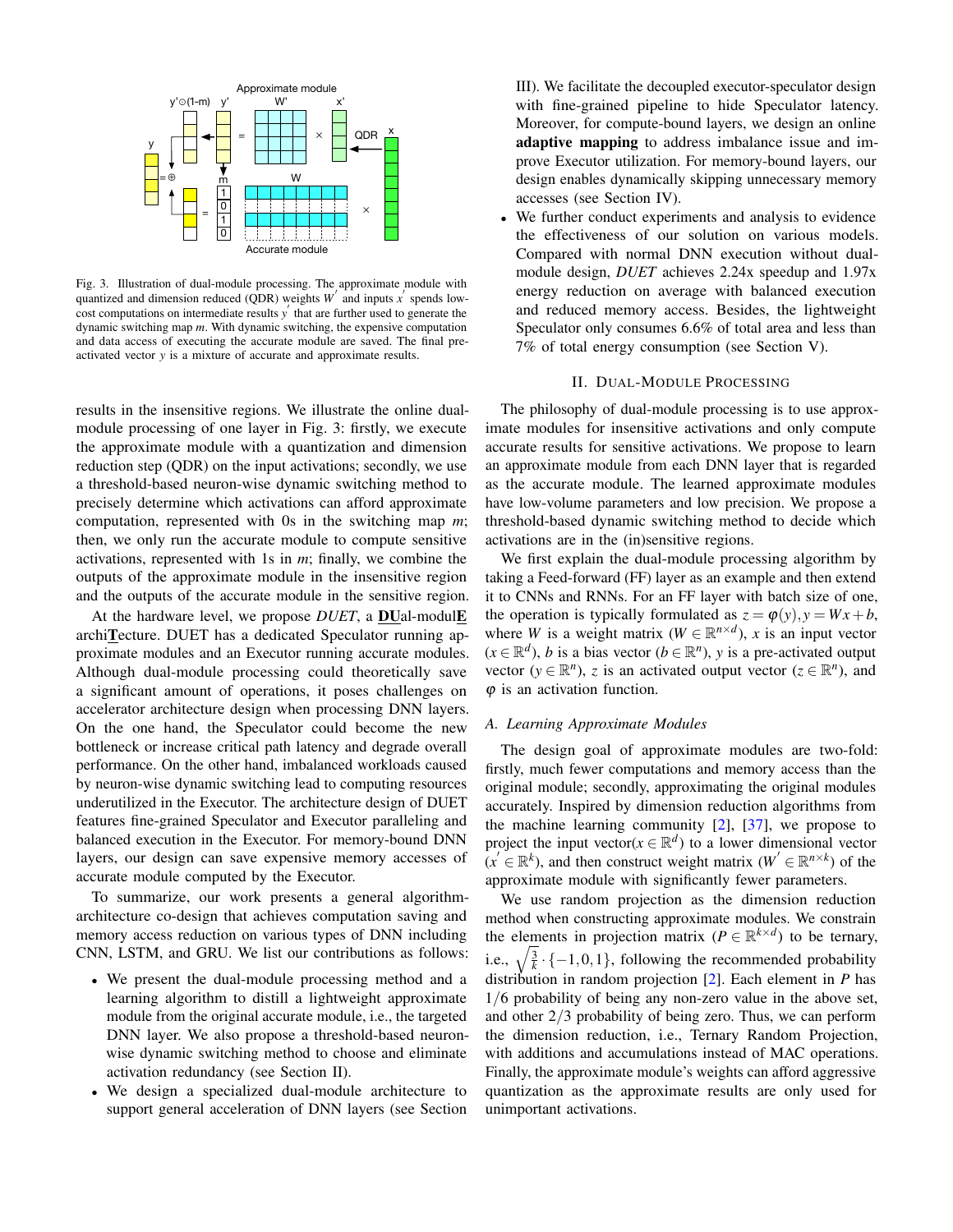Optimization Object. The goal of the approximate module is to make the estimated output results as accurate as possible. To train the approximate module such that it is a good approximation of the original module, we utilize the knowledge distribution method by taking the original module as the teacher network and the approximate module as the student network [\[36\]](#page-12-11). To this end, the optimization goal should be minimizing

$$
\sum_{s}||(Wx+b)-(W'Px+b')||_2^2
$$
 (1)

where *s* is the mini-batch size of inputs.

**Dynamic Switching.** Given the results  $(y')$  from the approximate module and accurate results (*y*). The final output vector – a mixture of results from approximate and accurate modules – can be assembled by

<span id="page-2-2"></span>
$$
y = y \odot m + y' \odot (1 - m) \tag{2}
$$

where  $m \in \{0, 1\}^n$  is the switching map for determining which output activations belong to the insensitive region, and  $\odot$  is point-wise multiplication. We have

$$
\begin{cases}\n\text{sigmoid}/\text{tanh}: & \text{if } |y'_i| > \theta_{th}, m_i = 0; \text{ else } m_i = 1 \\
\text{ReLU}: & \text{if } y'_i < \theta_{th}, m_i = 0; \text{ else } m_i = 1\n\end{cases}\n\tag{3}
$$

where  $\theta_{th}$  is the threshold can be obtained by tuning with the training or validation set to reach targeted saving.

# *B. General Applicability*

Our method is generally applicable to various types of DNNs. We have illustrated dual-module processing on Feed-Forward (FF) layers with general matrix-vector multiplications (GEMVs). Here, we further discuss how to extend it to Convolutional (CONV) layers and RNNs using LSTM as an illustrative example.

Convolutional Neural Network. For a CONV layer, We can apply dual-module algorithm to CNN by first doing the *im2col* transformation on input tensor. Then, the input and output become matrices rather than vectors, but the overall algorithm is the same as FF layers.

Recurrent Neural Network. Different from FF layer, LSTM layer consists of a input-to-hidden matrix and a hiddento-hidden matrix and takes current step embedding vector and previous step hidden vector as inputs. Accordingly, we revise the dual-module processing as discussed in FF layer to construct two low-dimensional and low-precision weight matrices in an approximate module. When training the weight matrices of approximate modules, we sum the loss of all time-steps in back-propagation. is to make the estimated output results as a<br>considerable of the comparison of the conjunctural only the sphere of the<br>distribution of the conjunctural conducts, we will<br>describe the expectively. To this end, the optimiza

## III. DUET ARCHITECTURE DESIGN

<span id="page-2-0"></span>In this section, we present a dedicated dual-module accelerator named DUET, to enable the proposed dual-module processing scheme with better performance and energy efficiency. Based on DUET's architecture, we further devise different dataflow and mapping strategies optimized for CNNs



<span id="page-2-1"></span>Fig. 4. Overall architecture with an Executor running accurate modules and a Speculator running approximate modules.

## *A. Overview*

The top-level block diagram of DUET is shown in Fig. [4.](#page-2-1) Overall, the accelerator consists of three major components: an on-chip global buffer (GLB), a specialized 2D PE array called the Executor, and a decoupled Speculator to handle approximate module processing. In general, the Speculator and the Executor run in parallel. On the one hand, the Speculator uses outputs from the Executor to perform speculation, i.e., running approximate modules in the Speculator, generating approximate results and dynamic switching maps. On the other hand, Executor leverages the switching maps to reduce computations as well as memory access. The decoupled architecture of Executor and Speculator further enables a fine-grained pipeline design of the dataflow, which will be demonstrated in Section [IV.](#page-5-0)

Control: DUET has two-level of control logic. The global control configures the whole system and is responsible for handling traffic between on-chip GLB and off-chip DRAM, traffic between GLB and Executor, and traffic between GLB and Speculator. The lower-level control consists of the control logic inside each PE and the Speculator, which runs independently.

Global Buffer: DUET has a 1MB GLB that can communicate with both the off-chip DRAM module and with the on-chip computation resources (Executor and Speculator) through the NoC. Besides the data needed for computation (input, weight, and output), GLB also stores the data required and generated by the Speculator. These data include the weights for the Speculator, the switching maps to be used to reduce computations for both CNNs and RNNs), the mapping configuration to balance PE workloads for CNNs (see Section [IV-A\)](#page-5-1) and finally the approximate speculation results (only for RNNs, see Section [IV-B\)](#page-7-1). GLB provides a total bandwidth of 512B/cycle to feed the Executor and the Speculator sufficiently. The parameters are chosen through design space exploration and are validated via a cycle-accurate simulator.

Network-on-Chip: As shown in Fig. [4,](#page-2-1) the NoC in DUET applies a similar design as appeared in Eyeriss [\[11\]](#page-11-5), which has two dimensions: Y-bus and X-bus. The vertical Y-bus interacts 17 X-buses, with 16 for the Executor and one for the Speculator. Each PE in the Executor has a reconfigurable *(row, col)* ID, and different X-buses or PEs have the same ID if they are receiving the same data. During the data transmission, each data loaded from the GLB is given a specific *(row, col)* ID. In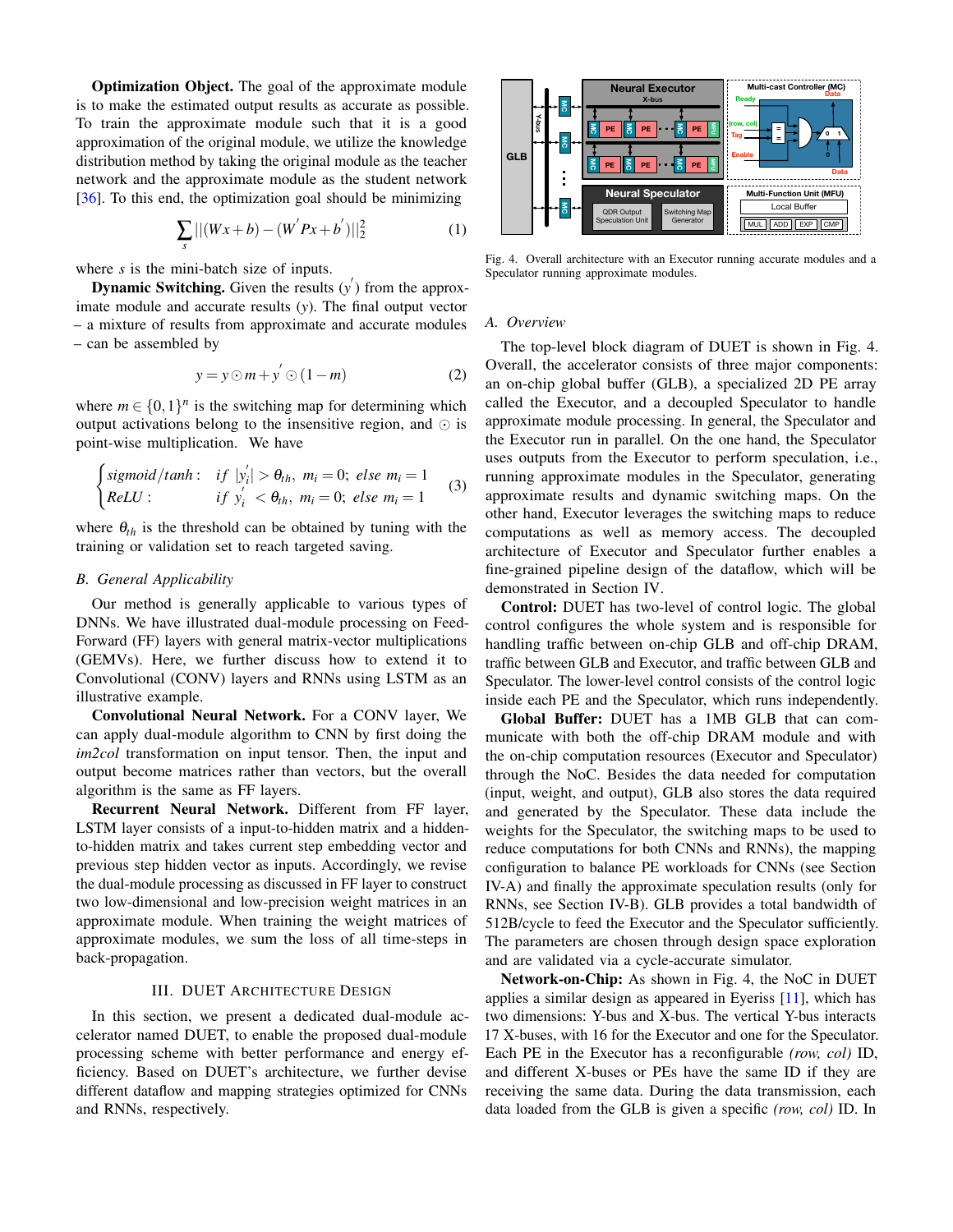

<span id="page-3-0"></span>Fig. 5. Illustration of the Speculator that runs approximate modules. The Switching Map Generator computes the dynamic switching indices for computation skipping in the Executor while balance workloads.

order to correctly deliver the data to its destination, 17 Multicast Controllers (MC) as shown in Fig. [4](#page-2-1) are used to compare the *row* ID with the *row* ID of each X-buses. Another 16 MCs will match the *col* ID of the data with the destination's *col* ID tag. The unmatched X-buses and PEs are deactivated to save energy.

# *B. Hardware Efficient Speculator Design*

Fig. [5](#page-3-0) shows the overall architecture of the Speculator. The design target of the Speculator is – with small area and energy consumption – to provide sufficient throughput for generating approximate results and switching maps that supply the Executor to reduce computations with negligible loss of model quality. Each index in the switching map is one-bit, indicating whether a specific neuron should use the approximate results or need to be updated later by the accurate results from the Executor. In other words, the Executor only needs to compute the output neurons with switching index equals to 1 in the switching map.

As discussed in Section [II](#page-1-1) and illustrated in Fig. [5,](#page-3-0) our dual-module processing method introduces three auxiliary steps to generate switching maps before the layer execution: the quantization step, the dimension reduction step, and the speculation step. The first two steps together make the speculation computation to be both low-dimension and low precision (INT4). The approximate results will be further passed through the Multi-Function Unit (MFU) to perform non-linear activation (e.g., *ReLU*, *tanh*, and *sigmoid*) and generate final approximate results. Speculation output that falls in the sensitive region will be considered as important output and have its switching index set to one in the switching map. Finally, after generating switching maps, an optional analyzing step called adaptive mapping is added afterward to process the information. This step is essential for CNN execution to help balance the PEs' workloads (See Section [IV-A\)](#page-5-1). We demonstrate the process of the Speculator step by step below.

Pre-Step: Data preparing. At the beginning of running the Speculator, the ternary projection matrix  $P$  and quantized & dimension-reduced (*QDR*) weights are loaded into on-chip buffers, i.e., the Projection Matrix buffer and the QDR Weight Buffer as shown in Fig. [5.](#page-3-0)

Step 1: Quantization. We use 16-bit fixed-point data in the Executor's high-dimensional execution, where the fixed-point data are essentially INT16 with a scale in FP32. Therefore, the output of the Executor will also be the same format. In order to use these results as the input activation and multiply them with the low-precision QDR weights, we need to first quantize them from INT16 to INT4 values with the Quantizer and then stash them into the Activation Buffer. The conversion from 16-bit to 4-bit is realized by simply truncating the 12 leastsignificant bits (LSBs) and keeping the four most-significant bits (MSBs). Accordingly, the scaling factor also needs to be increased by 4096  $(2^{12})$  to maintain the same quantization range. The rounding error caused by 16b-to-4b quantization is inevitable, but such aggressive quantization applied in the Speculator has negligible impact on model quality as the values are only used in the insensitive regions.

Step 2: Dimension reduction. The dimension-reduction step multiplies the quantized input activation with the projection matrix P to further reduce the dimension. Since all the values in **P** come from the set  $\{-1,0,1\}$ , we can efficiently implement this step in hardware with addition and accumulation instead of using multipliers. As shown in Fig. [5,](#page-3-0) the Alignment Units first change the signs of input activations according to the element values of P. Then the Adder Trees perform the accumulation of sign-modified input activations. This carrysave-adder tree structure operating in pipeline provides high throughput for dimension reduction. The dimension-reduced inputs are buffered in *QDR* Input Buffer for the next step.

Step 3: Speculation computation & Switching map generation. As shown in Fig. [5,](#page-3-0) after quantization and dimensionreduction, the inputs and weights in low dimension and low precision are stored in QDR Input Buffer and QDR Weight Buffer. We then conduct the INT4 inner-product operations using a  $16 \times 32$  Systolic Array. We use systolic in the Speculator rather than another 2D PE array to perform regular dense GEMM operation because such design achieves better energy efficiency with simple control. The size of the systolic array is searched based on design space exploration in Section [V-F.](#page-10-0) The results from the Systolic Array will be accumulated with the partial sum and sent to the Multi-Function Unit (MFU) to calculate the final activated output. The MFU implements different activation functions, including *ReLU*, *tanh* and *sigmoid*. Equation [\(3\)](#page-2-2) represents how to generate the switching map, and we further compare these approximate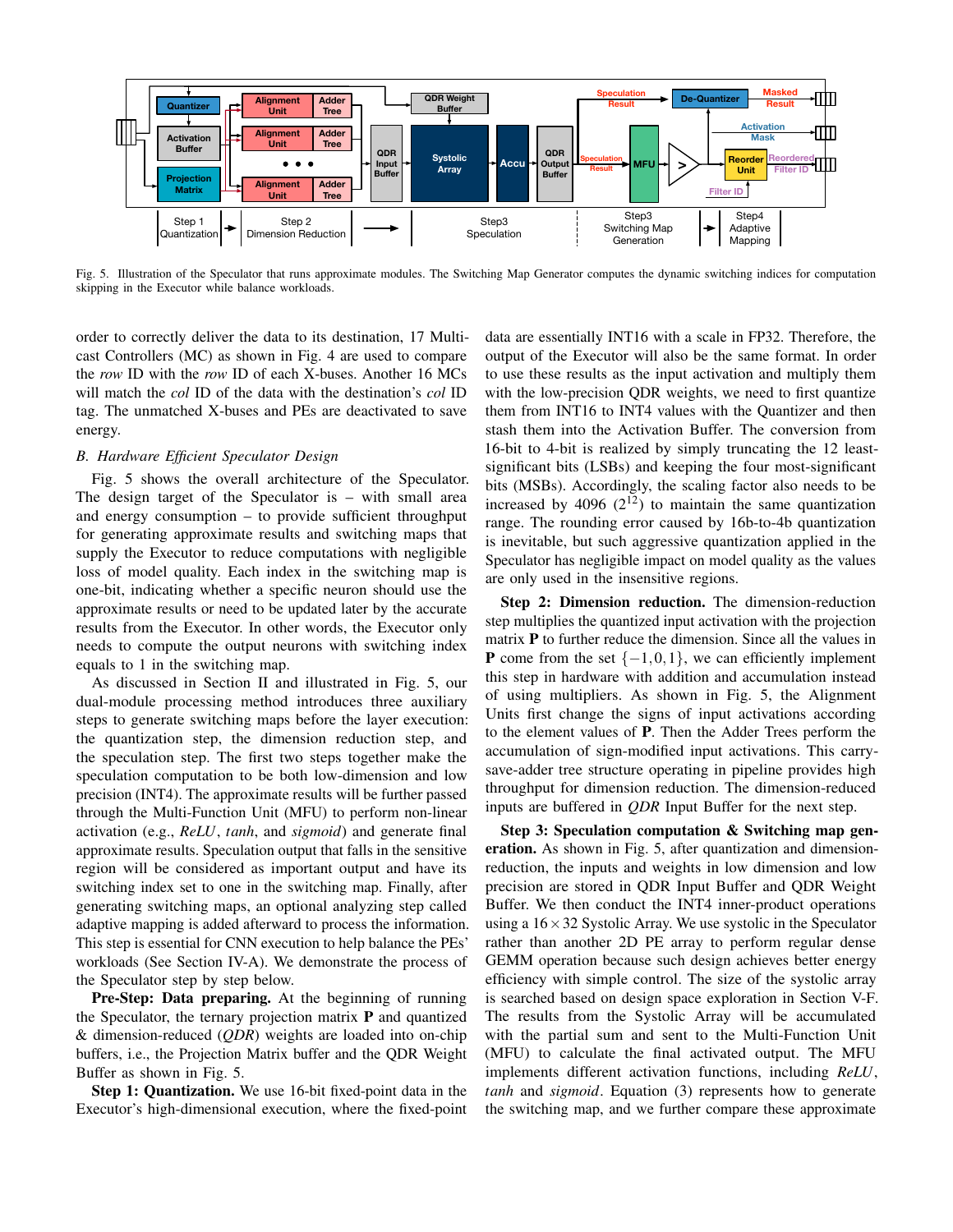

<span id="page-4-0"></span>Fig. 6. Specialized Processing Element that handles dynamic switching to skip computations.

results with the predetermined thresholds from the fine-tuning phase. All the values that fall within the sensitive region will have their switching indices to be one.

Step 4: Adaptive Mapping. As mentioned above, with the switching maps and speculation results, the Executor only needs to compute a small portion of accurate activations. However, processing with sparsity information causes different PEs to have imbalanced workloads for CNNs [\[20\]](#page-11-6), [\[45\]](#page-12-12). To tackle this problem, we further propose the Adaptive Mapping strategy to change the order of the computation between different output channels so that output tiles with similar workloads are computed together. Such reordering is very hardware efficient that can be handled directly inside the Speculator using a dedicated Reordering Unit. We will further demonstrate our approach in Section [IV-A.](#page-5-1) As for RNNs, our designed dataflow guarantees that there is no workload imbalance between different PEs, and we can bypass the reordering operation. However, we do need to store the results for approximate activations; these 4-bit results are dequantized to 16-bit data with the Speculator's dequantizer and sent to GLB.

To sum up, the Speculator produces three types of information: firstly, the switching maps indicating which output can be skipped by the Executor; secondly, the reordered filter ID that the Executor follows when computing the output feature map; thirdly, the approximate activations required by RNN models. With decoupled Speculator and Executor design and the finegrained pipeline between these two components, we can hide the latency of speculation as much as possible to increase the overall performance. The hardware efficient quantization and dimension reduction also greatly reduces the area and energy overhead to process approximate modules.

## *C. Specialized Executor Design*

The Executor processes accurate modules using 16-bit fixedpoint arithmetic. Overall, the Executor applies a typical spatial 2D PE architecture to explore different data reuse types. Furthermore, we add specialized hardware components inside each PE to leverage the dynamic switching maps to reduce computation and memory access. As shown in Fig. [6,](#page-4-0) each PE

consists of dedicated buffers for different types of data, a 16-bit pipelined multiplier and adder, and a local multiply-accumulate micro-instruction lookup table (MAC Instruction LUT) which is the key of skipping unnecessary computations.

On the PE level, we regard processing DNNs as orchestrating and executing multiple MAC operations. Each MAC operation requires two loads for input and weight values, one load for partial sum, and one store for the updated partial sum. As illustrated in Fig. [6,](#page-4-0) the MAC operations are represented with micro-instructions  $(\mu$ inst) that stored in the MAC Instruction LUT. Each  $\mu$  inst contains the input activation (IA) index, weight (W) index, and output activation (OA) index indicating the address of the load/store operations. Besides, an extra tagbit is added to enable computation saving. MAC operations with tag bit being zero will be directly skipped. We only use the indices to locate the relative positions of the values in the input/weight/output tile. As long as the tile's shape is kept the same, these indices do not change. For a given NN layer, the PEs are processing a static shape of input, weight, or output tile. Therefore, the  $\mu$ inst's indices only need to be generated once at the beginning of layer configuration, and remain unchanged and shared by all the PEs throughout the execution of the whole layer. The dynamic switching maps will be used to configure the tag bits for different tiles to enable computation skipping.

We further use a simple example of CNN to demonstrate how the PE utilizes switching maps to skip unnecessary computations. As for RNNs, the case is even simpler. In the example shown in Fig. [6,](#page-4-0) every step the PE is processing a  $3 \times 5 \times 1$  input tile, and a  $3 \times 3 \times 1$  filter tile to generate a  $1 \times 3 \times 1$  psum in the ofmap. Therefore, each PE is mapped with  $3 \times 3 \times 3 = 27$  MAC operations for each step. To configure the tag-bit, we load the corresponding IMap and OMap from GLB and stored them in PE's local buffer. The OMap shows whether an output activation needs to be computed by the executor, and IMap shows whether the input activation is zero or not. We only mentioned output switching maps (OMap) in the previous content, but for CNNs, the ineffectual neurons are set to zero, making the OMap become the input sparsity maps (IMap) for the next layer. In this way, we pay the overhead of dynamic switching once, but the switching map is used twice for the current layer's OMap and the next layer's IMap. Besides, if a predicted effectual neuron turns out to be ineffectual after *ReLU*, we will update the switching index of that neuron from 1 to 0 and then send it to the GLB. With this correction step, when the OMap is loaded as IMap for next layer, it will have even higher sparsity to save more computations.

Based on the switching maps, we can easily decide whether a specific instruction can be skipped or not. For example, as shown in Fig. [6,](#page-4-0) the OMap shows that only the first element in the  $1 \times 3 \times 1$  output tile needs to be computed. Therefore, all the MAC operations related to the other two output neurons can be discarded, leaving only nine necessary MAC operations. Moreover, since the IMap shows that 2/3 of the input activations are zero, we can further reduce six MAC operations. Finally, each MAC operation is augmented with a 1-bit tag using simple Boolean logic. PE's local control will locate the valid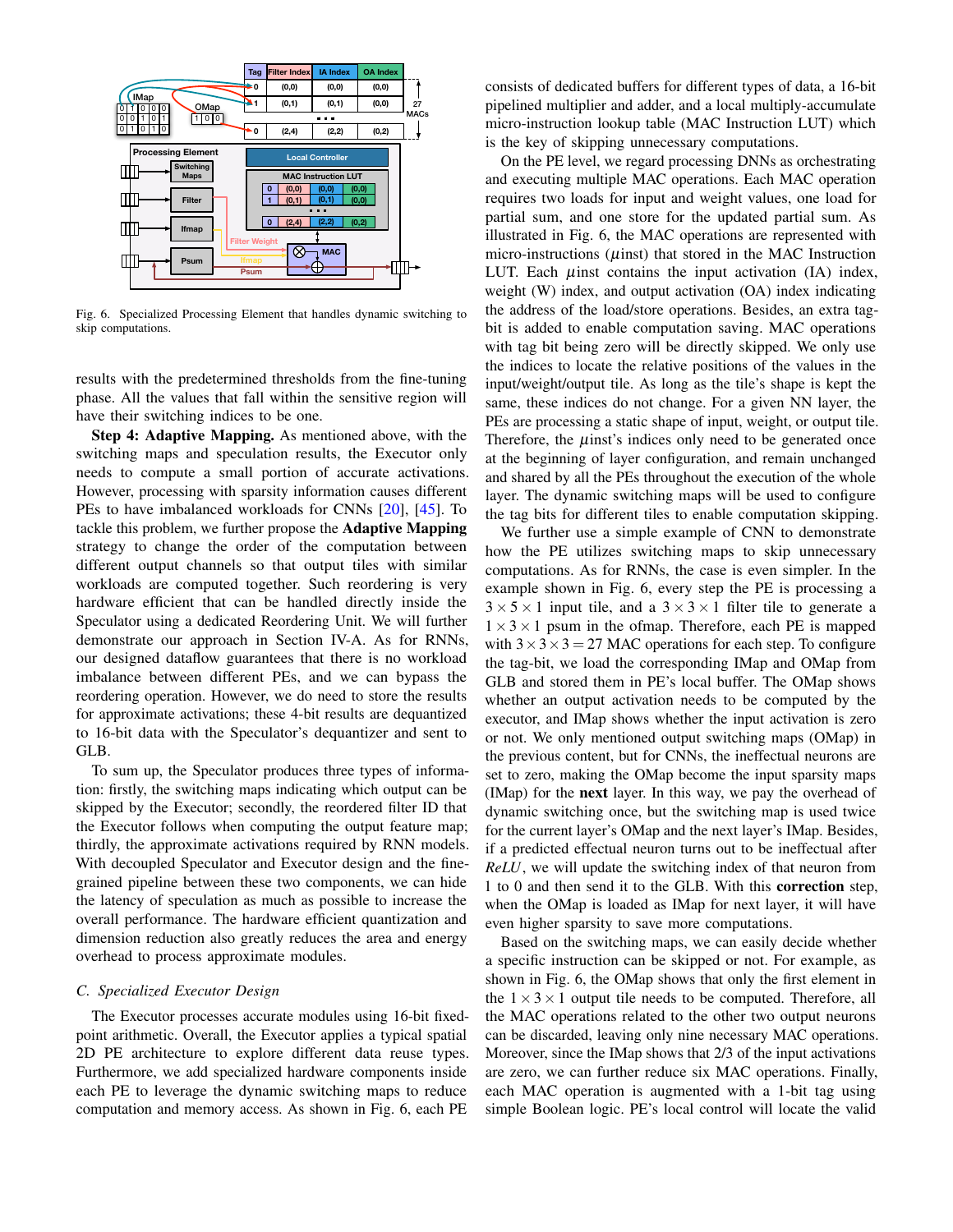

<span id="page-5-2"></span>Fig. 7. Illustration of (a) CNN Dataflow and (b) Adaptive Mapping Strategy. Ifmap data are shared vertically in Executor, and each PE-row computes for a specific ofmap channel. The Speculator uses the Executor's output to perform output speculation for the next layer. After generating switching maps, the Speculator directly performs adaptive mapping to balance PE's workload before execution.

MAC operation in the instruction buffer to perform necessary computation.

## IV. DATAFLOW AND MAPPING

<span id="page-5-0"></span>DUET is able to support both CNNs and RNNs with a unified architecture. The efficient hardware design presented in Section [III](#page-2-0) guarantees that different units can well handle their required tasks. However, to achieve the expected performance speedup and energy saving, we still need to have finegrained dataflow design and hardware mappings. Essentially, we decouple the Speculator with the Executor so that they can run in parallel and let switching maps to be generated prior to run the Executor. Nevertheless, the data dependencies between the current layer's output and the next layer's runahead approximate module execution makes it challenging to orchestrate the execution dataflow of the Executor and the Speculator in pipeline. Therefore in this Section, we separately describe how DUET handles CNN models and RNN models while addressing different bottlenecks during the run-time.

#### <span id="page-5-1"></span>*A. Processing CNNs with Balanced Execution*

DUET computes a CNN model layer by layer. The accelerator is configured once for each layer to sequentially process batches of ifmap. The configuration bits are generated offline based on the layer structure and hardware constraints. During runtime, they are loaded as a long scan chain to configure the accelerator to process a layer in a certain tiling shape and set up the mappings for the Executor and the Speculator.

*a) Overall Pipeline:* For illustrative purposes, suppose we have a CNN layer with a  $5 \times 5 \times 3$  ifmap and six  $3 \times 3 \times 3$ filters, as shown in Fig. [7\(](#page-5-2)a). Therefore, the ofmap would be of size  $3 \times 3 \times 6$ , assuming no padding. In this example, the Executor consists of  $3 \times 3 = 9$  PEs. Each line of PEs will together computes a specific channel of the ofmap. Within the same PE line, different PE loads different tiles of ifmap and filter that contribute to the same area in a specific ofmap channel. Thus, the output partial sum will be horizontally accumulated. Since different lines of PEs compute different output channels, input feature maps are shared vertically within the same column of PEs.

During the execution, the ofmap is computed step by step. Each step the PE array generates a  $1 \times 3 \times 3$  output tile, each

line generates a  $1 \times 3 \times 1$  tile. Therefore, it takes 6 steps to finish computing the ofmap. After finishing a step, we first move along the channel dimension of the ofmap to compute the next tile. In this example, after the first tile is generated, we then compute the red tile as shown on the ofmap in Fig. [7\(](#page-5-2)a). In this way, when these two tiles are sent to the Speculator as input activations to perform speculation, the speculation results using tile1 and tile2 can be further accumulated together. Otherwise, if tile1 and tile2 are different areas in the same channel, the speculation output of tile1 and tile2 will be also at different areas that cannot be accumulated. This will increase the memory footprint of the speculation.

Therefore, the Executor computes each layer's output tile by tile, while the Speculator uses computed tiles to perform sparsity speculation for the next layer. In this way, we can pipeline the speculation with execution, hiding the latency of speculation while lowering the memory overhead. In the example shown in Fig. [7,](#page-5-2) while the Executor is still computing layer L's output, the Speculator is already using existing results to generate switching maps for layer L+1. Therefore, when the accelerator start to process layer L+1, it already has the OMap to be used to skip a considerable amount of unnecessary computations. Also, as mentioned above, the OMap of the previous layer will be updated by the Executor and serve as the IMap for the next layer to further reduce computations.

*b) Adaptive Mapping for Balanced Execution:* The key challenge of computation skipping in CNNs is the workload imbalance caused by irregular sparsity distribution, which further results in PE under utilization and performance degradation. Specifically, different PEs can have different numbers of necessary MAC operations in the same computation step. Therefore, PEs with less computations will finish earlier and have to wait for the other PEs.

Depending on the sparsity type, there have been several ways to balance the workloads. Prior work like [\[20\]](#page-11-6), [\[41\]](#page-12-13) focus on input and weight sparsity. Since the weight sparsity is static and generated offline during the training phase, they adopt offline sorting based on the weight density to reorder the computation sequence prior to the inference. This idea is not suitable for dynamic output switching (OS), as the switching map is generated dynamically during run-time. Online sorting will incur longer latency and energy consumption.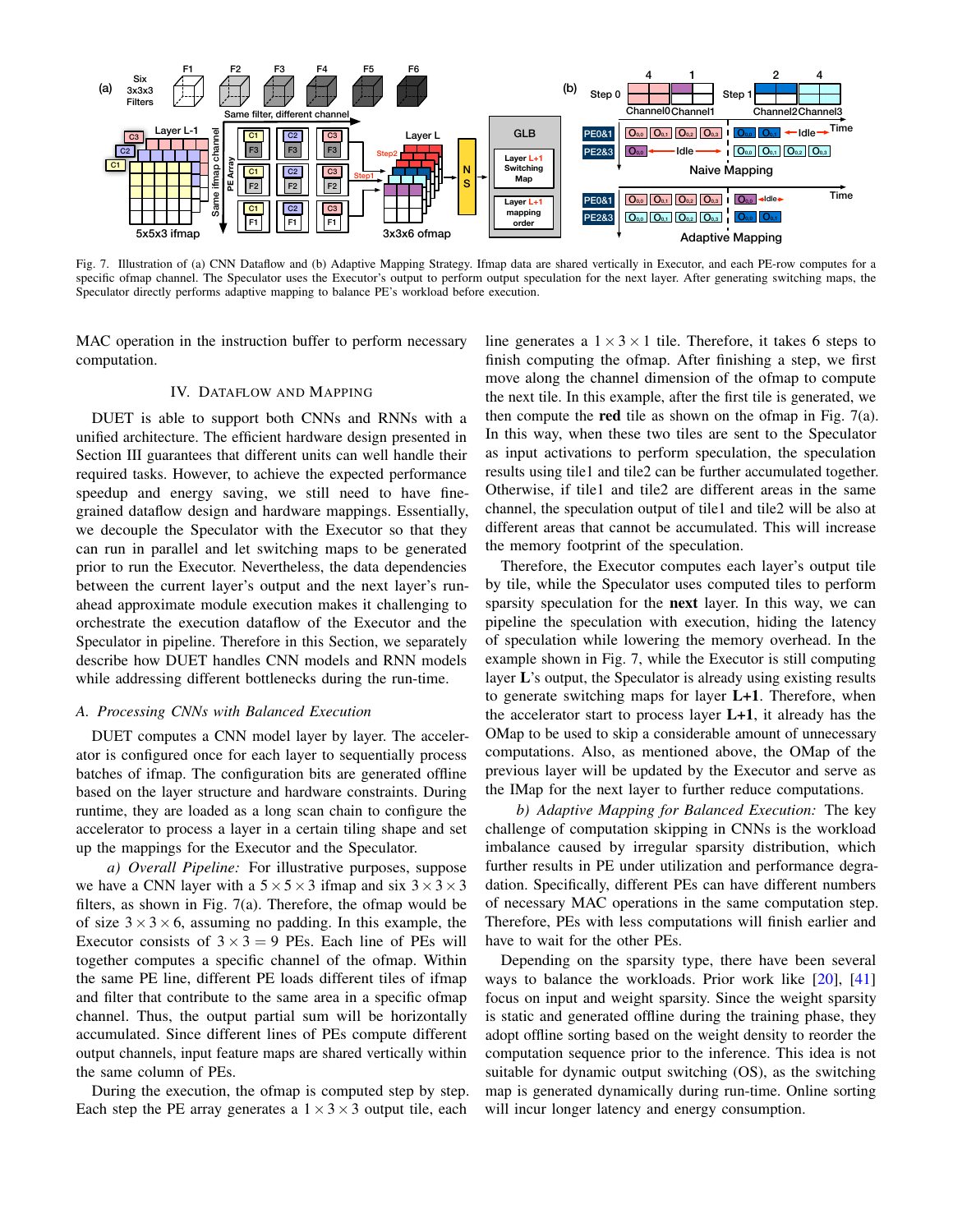Other work like [\[4\]](#page-11-7), [\[45\]](#page-12-12) target on output sparsity. These work are based on a coupled executor/predictor design with *early termination* mechanism. Specifically, the prediction is indeed part of the execution process. If the prediction results indicate the output to be zero, the execution will be stopped here. Otherwise it will be completed. To tackle the workload imbalance caused by output sparsity, they mainly use two approaches. The first idea is to enable asynchronous PE execution, so that whenever a PE finishes its current computation, it can initiate a new computation step. However, this approach causes significantly design and energy overhead due to extra memory access and complicated NoC/buffer design. The second idea is to apply an empirical approach by expecting the computations to be evened out along a certain input dimension. For instance in *Predict* [\[45\]](#page-12-12), the authors claim that the summation of the computations with the same coordinate across different ofmap channels is nearly the same. However, in order to achieve this balance, they need to increase the tile size of each computation step, which requires larger local buffer and memory footprint. We believe these approaches are sub-optimal and energy inefficient, and the reason is because their dataflow is based on single-module architecture which cannot generate the switching maps prior to the execution.

In DUET, we solve the imbalance issue by the decoupled speculation/execution and hardware efficient dynamic **adaptive** mapping. The decoupled design ensures the switching maps to be generated prior to its execution, which also gives us extra time to perform online sorting using the proposed adaptive mapping. We further design a dedicated Reorder Unit in the hardware to reduce the mapping latency.

We use Fig. [7\(](#page-5-2)b) to demonstrate our approach. Suppose in each step, we can generate two  $2 \times 2$  switching maps corresponded to two ofmap channels. Besides, the Executor has 4 PEs that are organized in a  $2 \times 2$  square. In the normal dense case, output channel 0 and 2 will be mapped to row 0 (PE0&1), and output channel 1 and 3 will be mapped to row 1 (PE2&3). Therefore, Channel 0 and 1 will be later processed at the same time, while channel 2 and 3 are computed together. However, due to output sparsity, the workload of these channel are unbalanced as shown in the figure. Thus, such naive mapping strategy will cause different row of PEs to be under-utilized within the same step. In this case, a better computation sequence would be to compute 0 and 3 first, followed by channel 1,2.

Therefore, our design achieves more balanced PE workloads by changing the order of computing different ofmap channels. Since the switching maps are generated in advance, we can examine the total workloads for different output channels within several tiles. Based on these numbers, we further group the output channels that have comparable operations together. After this, a new sequence of ofmap channel is generated. Later when the accelerator processes next layer, the Executor will load filter weights according to this new sequence to have balanced computation time.

Note that, adaptive mapping only changes the order of computing the ofmap channels. In other words, it only affects



<span id="page-6-0"></span>Fig. 8. Reorder Unit implements adaptive mapping for balanced execution. The output switching maps for different channels are summed up separately and divided into several groups. The IDs of different filters with similar workloads are stored together in a same bucket and sent out together.

the sequence of loading the filter data, while the ifmap access and data reuse pattern are not influenced. Also, the output are sequentially stored in the GLB according to their original sequence. For example, even though Channel 0,3 are computed together at first, and Channel 1,2 comes later, in the GLB they are still stored as Channel 0,1,2,3. In this way we can keep the ID unchanged for the next layer when loading the ifmap data.

Our adaptive mapping only considers the imbalance issue caused by output sparsity so that different rows of PEs are balanced. Inside each row, there will still be imbalance within the PEs due to input sparsity. However, we observe with our experiments that, it is negligible compared with output imbalance. Besides, further enabling more complicated mapping and reordering strategy will considerably increase the sorting overhead.

*c) Architecture Support for Adaptive Mapping:* In our design, the adaptive mapping is done inside the Speculator's Reorder Unit. As tiles of switching maps are sequentially generated, we send them to the Reorder Unit in addition to writing them back to the GLB. The design of the Reorder Unit is shown in Fig. [8,](#page-6-0) it consists of multiple 1-bit adder trees that will sum up all the switching indices corresponded to a specific output channel. Each output channel will have a total count of estimated computations. Note that, this number does not represent the workloads for the whole channel, but for the tile that will be processed within one computation step. Then, we compare the sum with preset interval thresholds and write the channel IDs to the corresponding buffers, i.e., Buckets shown in Fig. [8.](#page-6-0)

Using the same example in Fig. [7\(](#page-5-2)b), each of the four output channels will have a sum indicating its computation quantity. In this case, the sums are  $4, 1, 2, 4$  for channel  $0, 1, 2, 3$ . Since there are two PE lines in the Executor, there will be two Buckets in the Reorder Unit. In this case, the channel that has more than two valid output elements will be stored in Bucket0, and others that contain less valid output will be stored in Bucket1. To do so, we only need to compare the four sums with a preset threshold 2, and channel ID 0,3 are grouped together, while ID 1,2 will be stored in the second Bucket. During execution, the Executor will load the filter data in the order of Bucket0,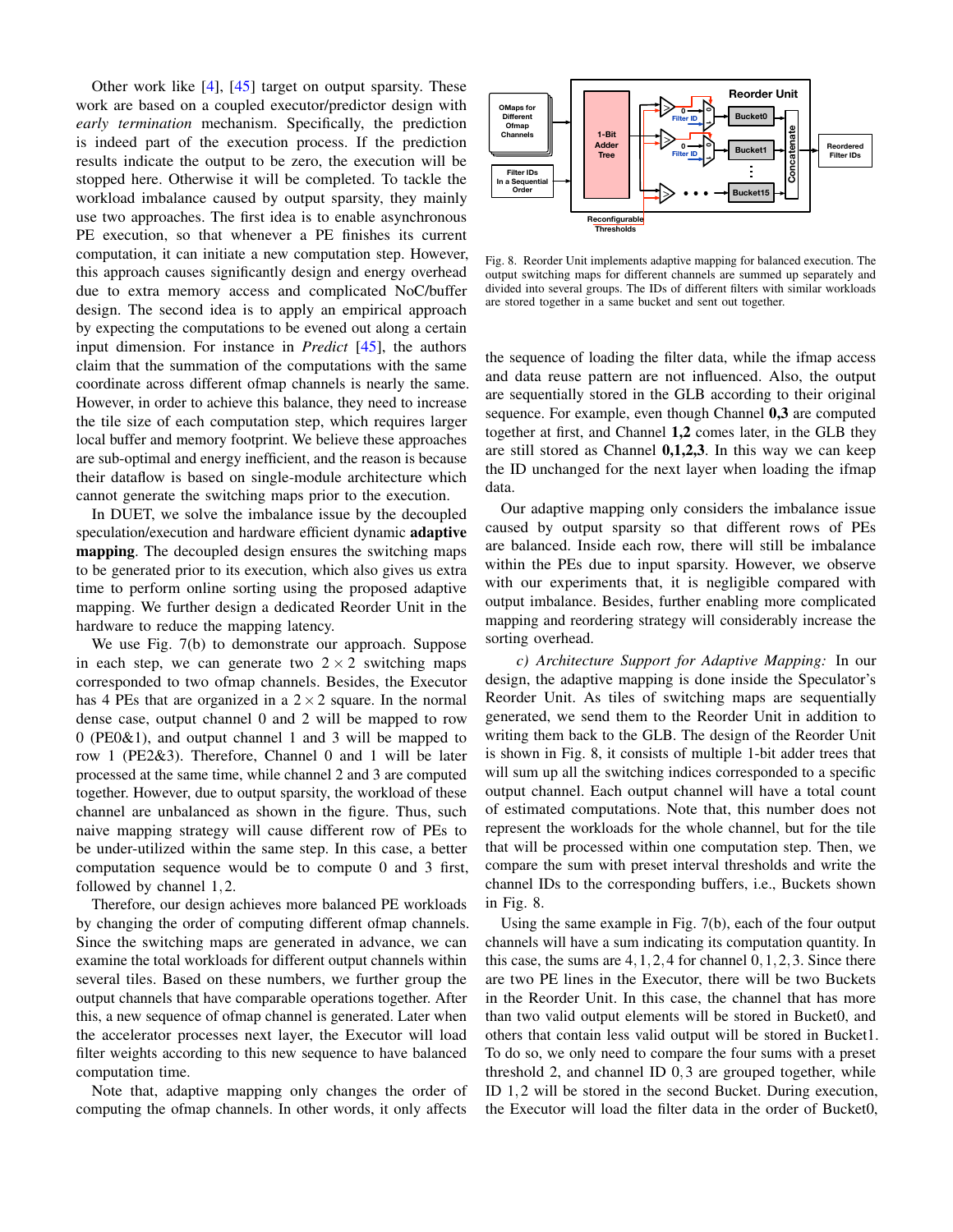Bucket1, which gives us the optimal computation sequence as demonstrate above.

#### <span id="page-7-1"></span>*B. Reduceing Memory Accesses and Computations on RNNs*

Finally, we describe how DUET handles RNN models. Compared with CNN models, processing RNNs is more memory-bound. For instance, given an input vector of length 1024, the weight matrix used for computing each gate in an RNN cell would be  $1024 \times 1024$ , which requires a 2MB of memory space. Furthermore, although the weights are shared between different input elements, the recurrent data dependency requires us to compute the previous hidden state before we can process the next one. Therefore, during the execution, we have to constantly and cyclically load each weight matrix from the off-chip DRAM. This motivates us to focus on reducing the off-chip memory access with the proposed mechanism, while keeping the dataflow simple enough to ease the control overhead and avoid workload imbalance.

*a) Overall Dataflow:* For illustrative purpose, we consider an LSTM network with two recurrent LSTM Cells *L*1,*L*<sup>2</sup> and an input sequence with 3 elements  $x_1, x_2, x_3$ , as shown in Fig. [9\(](#page-8-0)a). The inference is executed element by element and then layer by layer. To be more specific, as demonstrated by Fig. [9\(](#page-8-0)b), for the first element  $x_1$ , the weights of  $L_1$  are fetched from DRAM. Due to the limited on-chip memory capacity, each time we can only load part of the weight matrix corresponded to a specific gate. After the first hidden state of  $L_1$  is computed, we use the results and  $x_2$  to compute the second hidden state. To do so, we need to reload *L*1's weight from DRAM. Finally, after all three input elements are passed through  $L_1$ , the same process is repeated for  $L_2$ .

Inside each layer, the computation is also handled in a sequential pattern. Using the same example in Fig. [9\(](#page-8-0)b), suppose we are passing  $x_1$  through  $L_1$ . We first compute the input gate  $i$  and then the forget gate  $f$ , followed by the update gate *g* to compute cell state *C*, and finally, we compute the output gate *o* to get the hidden state *h*. The computation is mainly matrix-vector multiplication and vector accumulation and activation functions.

*b) Gate-level Dual-Module Pipeline:* With the baseline dataflow, we further introduce how to utilize the Speculator to perform speculations for RNN models and hide the speculation latency. In DUET , we speculate the output of each gate before its execution. As illustrated by Fig. [9\(](#page-8-0)b), we start with  $x_1$ and *L*<sup>1</sup> and perform quantization and dimension reduction for the input gate *i*. Similar to CNN, this will give us a binary switching map indicating the important neurons that need to be updated with accurate results from the Executor. What's different is that, apart from the switching maps, we also store the approximated results for those *ineffectual* output neurons in the GLB. After the sparse high-precision computation for gate *i* is finished in the Executor, we add the two vectors together. As a result, in the final output vector, the approximate activations are generated by the Speculator, while the effectual activations are computed in the Executor. With the switching maps, for the weight matrix and bias vector, only the rows related to the accurate output activations need to be fetched from DRAM. Our approach saves memory accesses and computations.

During the Executor's execution of input gate *i*, the Speculator can start the speculation for the forget gate  $f$ , since we only need  $x_1$  and  $h_0$  as our input to perform the speculation. Similarly, the speculation of the other gates can also be hidden with the Executor's computation. Throughout the processing of each layer, only the speculation for input gate *i* cannot be hidden due to data dependencies.

*c) Reducing Off-chip Memory Access and On-chip Computations with OMap:* As shown by Fig. [9\(](#page-8-0)c)(d), each PE line in the Executor is mapped with a specific row of the weight matrix to be multiplied with the input vector to generate a single output value. Therefore, if the switching map indicates that a specific output neuron is ineffectual, then we can completely skip the computations related to this neuron during the execution. More importantly, there is no need to load the corresponding row in the weight matrix from the DRAM. Saving weight data access is especially crucial as the profiling results show that off-chip memory access greatly influences the overall performance and energy consumption. With the proposed dual-module processing mechanism, we can directly reduce the amount of data to be loaded from DRAM to GLB and from GLB to Executor. The overall computation complexity and processing time are also reduced, further boosting the performance of executing RNN models.

#### V. EVALUATION

<span id="page-7-0"></span>In this section, we evaluate the dual-module processing algorithm and the supporting accelerator architecture of our co-design for improved inference efficiency of DNNs. At the algorithm level, we present the trade-off between inference quality and efficiency in terms of FLOPs reduction and data access reduction. At the architecture level, we demonstrate the improved efficiency with DUET and compare DUET with state-of-the-art DNN accelerators with computation skipping.

## *A. Algorithm Evaluation*

Benchmarks. We evaluate our method on a set of machine learning tasks. We choose AlexNet, ResNet18, and ResNet50 to perform image classification on the ImageNet dataset. We also evaluate RNN-based models on language modeling with LSTM and GRU using the PTB dataset and machine translation with GNMT using the WMT16 en-de dataset.

Quality and Efficiency trade-off. Our dual-module processing method provides a trade-off model inference quality with improved efficiency. With acceptable quality degradation, DUET can boost DNN execution efficiency that could be critical in latency and energy-constrained application scenarios. In Fig. [10](#page-8-1) (a) and (b), we show the FLOPs reduction at different levels of accuracy loss in both top-1 and top-5. With 1% top-1 accuracy loss according to MLPerf, our method can reduce operations by 3.33x and 5.15x using AlexNet and ResNet18, respectively. Comparing with prior methods computation skipping in CNNs, namely SnaPEA [\[4\]](#page-11-7), FBS [\[19\]](#page-11-8),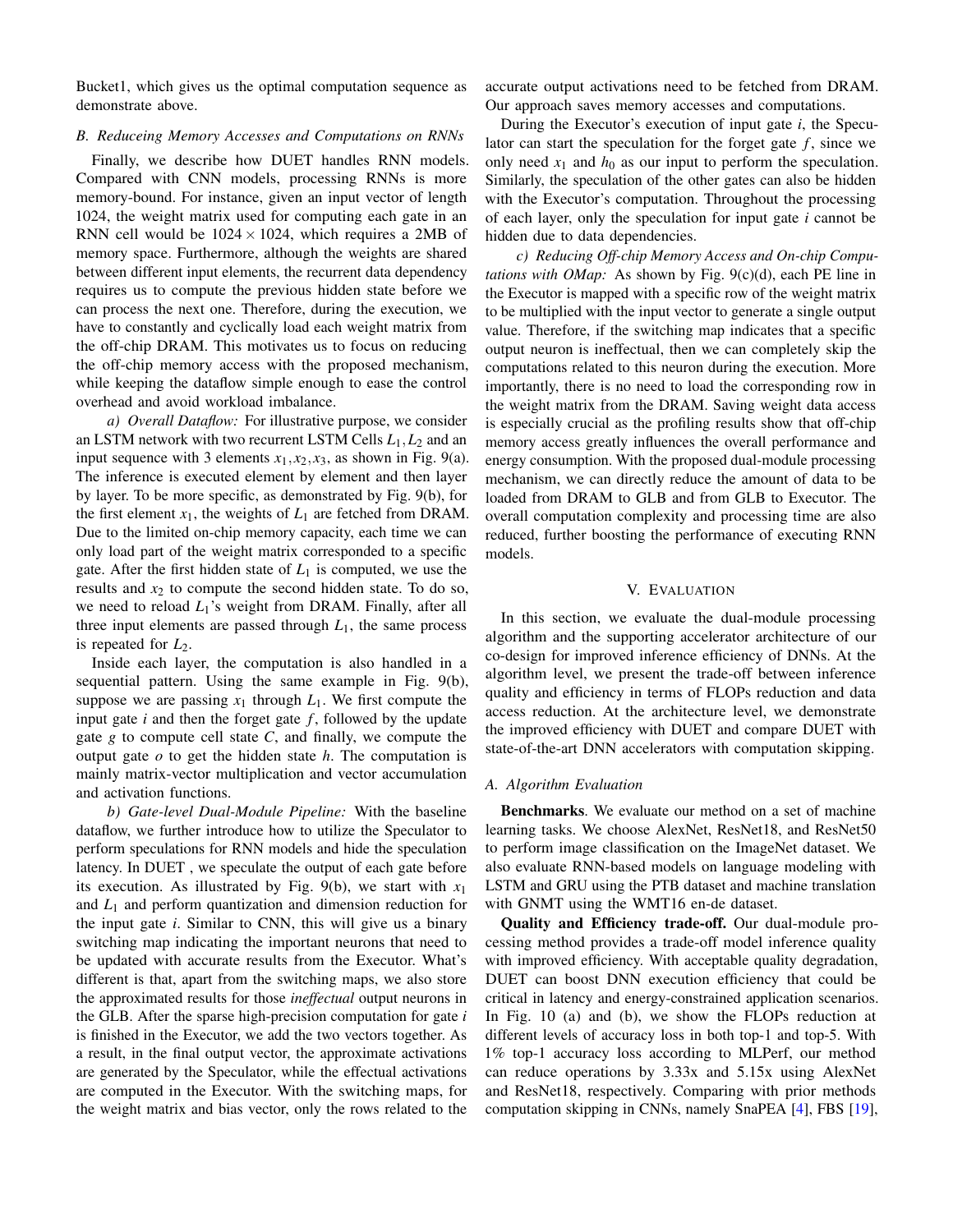

<span id="page-8-0"></span>Fig. 9. Illustration of (a) sample LSTM network, (b) RNN Dataflow and (c)&(d) Executing GEMV with reduced computations and memory access. We apply a gate level speculation/execution pipeline to hide the speculation latency. Each PE-row in the Executor is mapped with a dot product between a row of weight matrix and the input vector. Each PE-row will finally generate a single output value. Therefore, if the switching index is zero, we can directly skip a complete dot-product operation.



<span id="page-8-1"></span>Fig. 10. Model inference quality vs. savings. Dual-module processing of DUET achieves better quality and saving trade-off and supports a wide range of DNN models.

and CGNet [\[27\]](#page-12-14), our approach can achieve better quality and operation reduction trade-off.

As shown in Fig. [10\(](#page-8-1)c), our method can reduce offchip weight data access by 1.89x while achieving negligible quality degradation with one perplexity increase from baseline. Similarly, as shown in Fig. [10\(](#page-8-1)d), serving online translation with GNMT is latency-sensitive because of the memory-bound nature of accessing weights of different LSTM layers at each time-step. With unnoticeable translation quality by users such as one BLEU score loss, our method can achieve 2.22x reduction on off-chip weight data access of the four-layer decoder in GNMT.

#### *B. Architecture Evaluation Methodology*

To evaluate our design, we develop a cycle-level simulator based on the architecture as in the state-of-the-art CNN accelerator [\[11\]](#page-11-5). Because dual-module processing is data-dependent, we adopt a hybrid simulation methodology: we integrate the cycle-level simulator with a deep learning framework, i.e., PyTorch. The input data to the simulator, including input activations, model parameters for Executor, and Speculator parameters, are all extracted from PyTorch. We use results from RTL synthesis by DesignCompiler under 45nm technology



<span id="page-8-2"></span>Fig. 11. (a) Overall performance speedup and energy efficiency; (b) Comparison with other accelerators.

for DUET control logic. We use CACTI and Micron Power Calculators for SRAM and DRAM estimation. Table [I](#page-10-1) lists the area of major components in our design. The primary area consumption comes from the on-chip memory buffers, while the Executor accounts for 40.0% of the total chip area, and the Speculator only accounts for 6.6% of the area.

Comparison baselines. We first use single-module architecture with only the Executor as the baseline architecture. We also compare DUET's performance, energy consumption, and energy-delay-product (EDP) with state-of-the-art accelerator when running the same workload. Specifically, we extend and validate the simulator to support Eyeriss  $[11]$ , Cnvlutin  $[5]$ , SnaPEA [\[4\]](#page-11-7), and Prediction [\[45\]](#page-12-12). These architectures span over dataflow optimization and computation skipping of sparse activations, which sufficiently supports the evaluation of DUET. We first illustrate the imbalanced execution caused by neuron sparsity and how our proposed adaptive mapping can mitigate it. Then we use other sparsity-oriented works to demonstrate the advantages of the proposed dual-module architecture design.

#### *C. Performance speedup analysis*

Overall speedup. We first show the overall speedup in Fig. [11\(](#page-8-2)a). Compared with the single-module baseline design, DUET achieves 2.24x average speedup on typical CNN and RNN models. The performance improvements mainly come from three aspects: firstly, total computations are reduced with dual-module processing; secondly, hardware-efficient adaptive mapping ensures balanced execution and high PE utilization in the Executor; finally, advanced switching map generation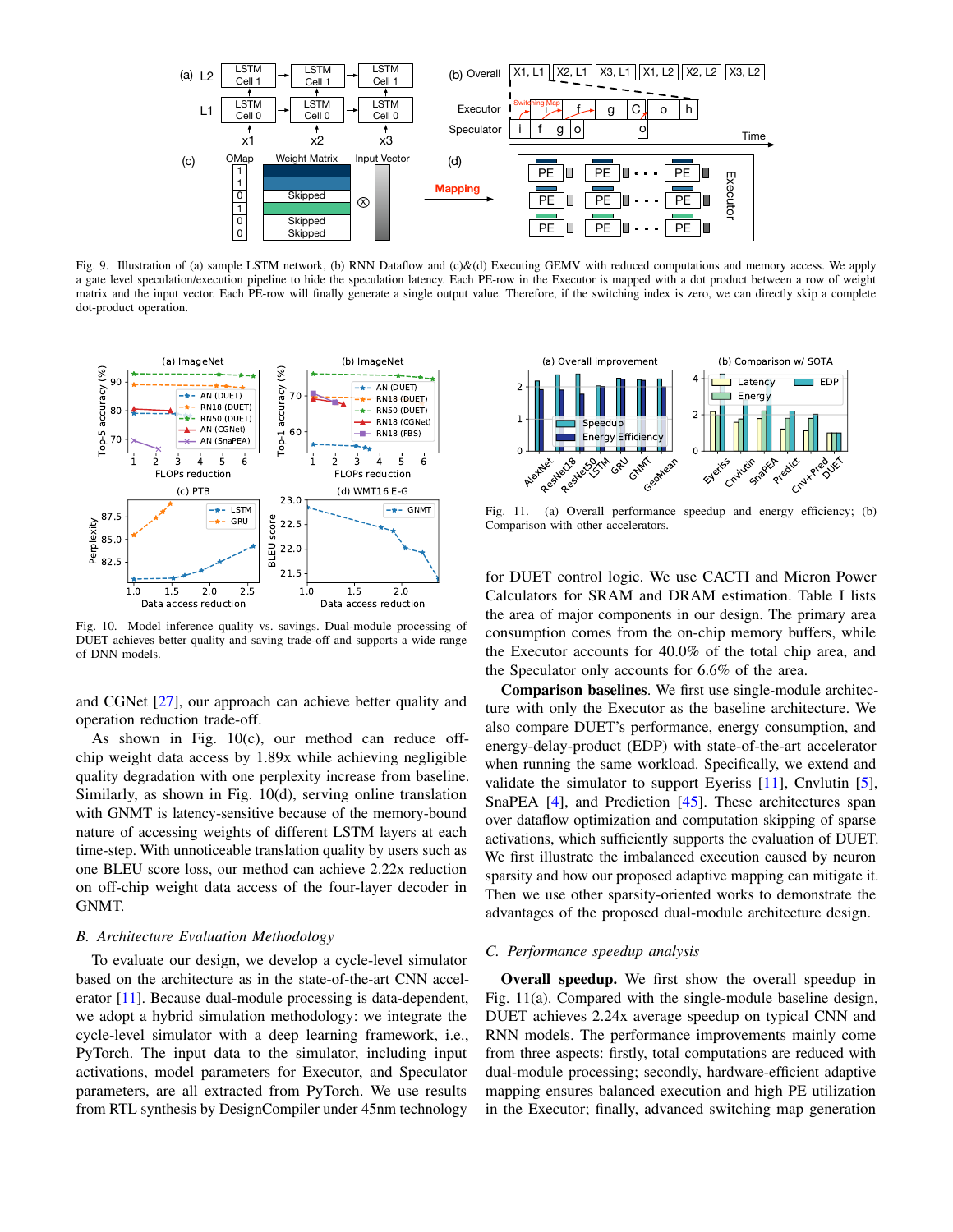

<span id="page-9-0"></span>Fig. 12. Breakdown analysis for DUET. (a) Layer-wise speedup improvement applying different techniques in DUET. (b) Layer-wise MAC utilization improvement. (c) Latency comparison between the Executor, the Speculator, and the baseline single Executor design. (d) Memory and compute latency for RNN models. (e) Overall energy breakdown (w/ off-chip memory access). (f) On-chip energy breakdown (w/o off-chip memory access).

greatly reduced off-chip memory access for memory-bound workloads.

Layer-wise breakdown for different techniques. To further give more insights to the evaluation results, we provide a layer-wise breakdown for the CONV layers of AlexNet and ResNet18, and we show the effectiveness of our schemes in four stages. The comparison baseline is to only use the Executor with the same mapping and basic dataflow. As shown in Fig. [12\(](#page-9-0)a), skipping computations given output switching map (OS) without adaptive mapping can only obtain 1.20x speedup on average due to imbalanced execution. Enhanced by adaptive mapping, i.e., Balanced Output Switching (BOS), the performance speedup can achieve 1.93x. Moreover, with integrated input and output switching maps (IOS), the performance can be boosted to 2.36x as more computations can be skipped. Finally, the integrated input and output switching maps (DUET) design with adaptive mapping can achieve a 3.05x average speedup.

We use the layer-wise MAC utilization of CONV layers, from AlexNet and VGG16, in Fig. [12\(](#page-9-0)b) as the metrics to evaluate execution efficiency. For example, CONV5 in AlexNet has 65.5% computation sparsity when using OS, which could have 2.9x speedup, yet only achieves 1.36x. The gap between actual speedup and theoretical computation reduction indicates the severe imbalanced execution caused by coupled OS speculation. The average MAC utilization of OS only is less than 50%, again, due to imbalanced execution. While integrating the input sparsity with output sparsity (IOS) could have more computation reduction than using OS only, PEs are more under-utilized – on average,  $30\%$  in Fig. [12\(](#page-9-0)b). We observe higher speedups on CONV layers with more channels. DUET can have more balanced execution with output switching and adaptive mapping. Compared with imbalanced OS, the average

utilization of balanced OS can be improved from 47% to 76%; the average performance speedup is increased from 1.20x to 1.93x. Similarly, IOS boosted with our adaptive mapping (*DUET*), the average MAC utilization and the speedup of CONV layers increase from 30% to 39% and from 2.36 to 3.05x, respectively.

As Executor and Speculator compute for important neurons and unimportant neurons to deliver final activated results, balancing the processing time of Executor and Speculator is critical to achieving better performance rather than having the Speculator become the new bottleneck. The latency results of Executor and Speculator are shown in Fig. [12\(](#page-9-0)c). Compared with baseline Executor without computation skipping enabled by the dynamic switching from Speculator, DUET can reduce Executor average latency from 1.06 ms to 0.29 ms with dynamic switching and adaptive mapping. On average, Speculator latency is 0.20 ms that can be hidden with the latency of Executor with pipelined processing.

For memory-bound RNN layers, we focus on the latency of off-chip memory access and on-chip computations. As shown in Fig. [12\(](#page-9-0)d), BASE processing is severely bounded by accessing weight data from off-chip memory. Enabled by dynamic switching in DUET , the off-chip weight data accessing latency is reduced to 0.30 ms from 0.65 ms.

# *D. Energy efficiency analysis*

Overall energy savings. As shown in Fig. [11\(](#page-8-2)a), DUET can achieve 1.95x energy saving on average using Executor-Speculator dual-module processing compared with baseline single-module processing. The energy saving is achieved by cutting on-chip computations and buffer access as well as cutting off-chip data access. Specifically, for Executor, the computations and local buffer access are greatly reduced by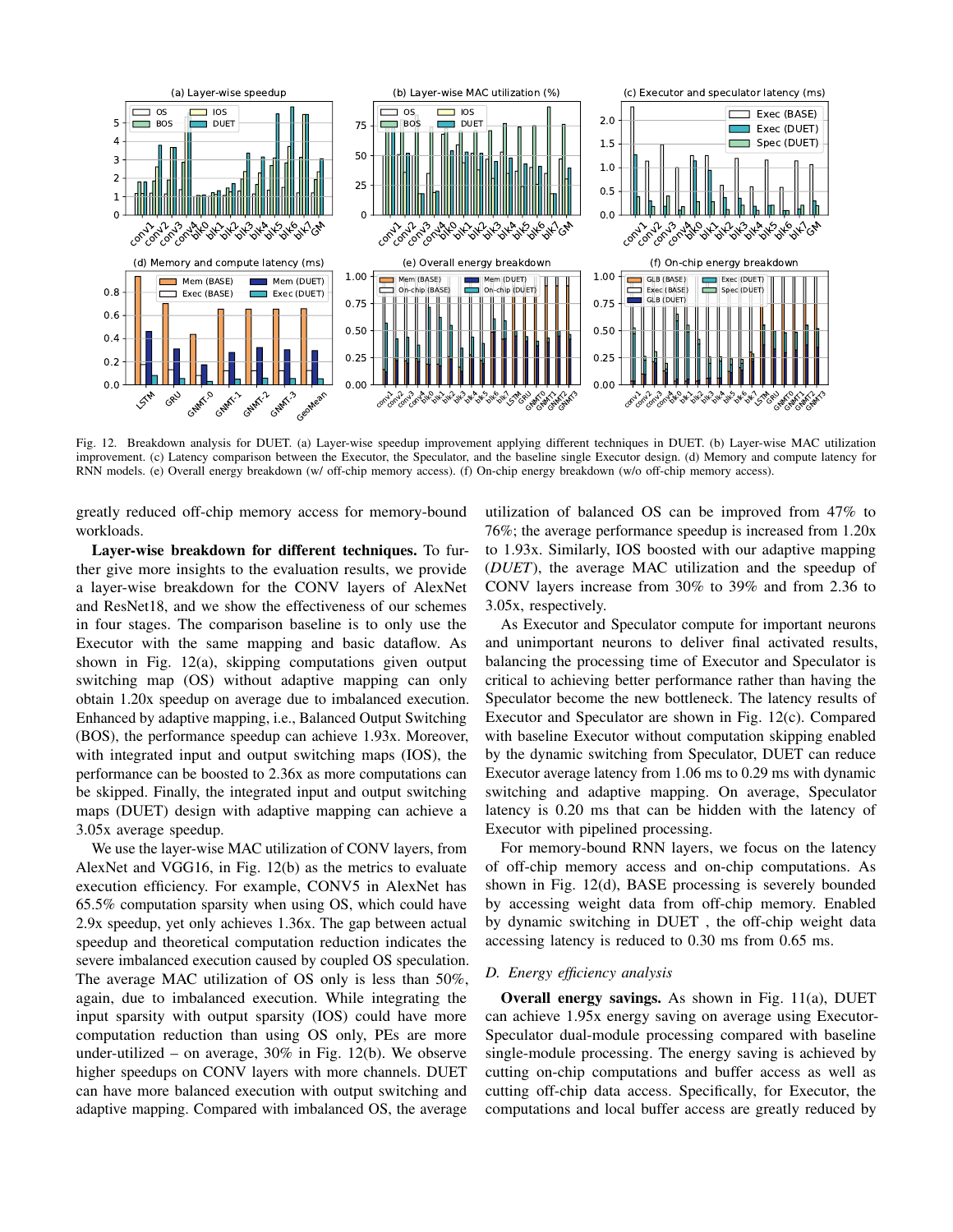TABLE I AREA BREAKDOWN.

<span id="page-10-1"></span>

| Units                    | Parameters       | Area $(mm^2)$ |
|--------------------------|------------------|---------------|
| Global Buffer            | 1MB              | 5.655         |
| Executor                 | 256 (16-bit)     | 4.236         |
| Speculator               |                  | 0.699         |
| Align. & Adder Trees     | 4096 (4-bit)     | 0.378         |
| Systolic Array           | $16x32$ (4-bit)  | 0.318         |
| <b>Activation Buffer</b> | 8K <sub>R</sub>  | 0.023         |
| Projection Buffer        | 32KB             | 0.090         |
| <b>QDR</b> Input Buffer  | 4KB              | 0.011         |
| <b>QDR</b> Weight Buffer | 128KB            | 0.352         |
| <b>QDR</b> Output Buffer | 4KB              | 0.011         |
| Multi-Func. Unit         | 16 (4-bit)       | 0.034         |
| Reorder Unit             | 16 Buckets (32B) | 0.014         |

taking advantage of the prepared switching maps. For the Speculator, although we need to load QDR weights and store the computed approximate data, we make sure the computations are low-dimension and low-precision, which keeps the cost of these extra memory accesses as low as possible. Besides, the approximated results for the insensitive activations are reused to save energy consumption further.

Energy Breakdown. To further interpret the energy efficiency of DUET , we show the layer-wise energy breakdown in Fig. [12\(](#page-9-0)e) and (f). For compute-bound layers such as CONV layers, the energy saving benefits are mostly from the reduction of MAC computations and local buffer accesses in the Executor. For memory-bound layers such as RNNs, reducing weight data accesses from off-chip memory enabled by DUET helps energy efficiency. These results support the above analysis and demonstrated our initial optimization targets. We show the on-chip energy breakdown in Fig. [12\(](#page-9-0)f). The Speculator's energy consumption only consumes a small portion, ranging from 3.5% to 6.3% for CONV layers and less than 1% for RNNs compared with the total on-chip energy of baseline.

#### *E. Comparison with SOTA CNN Accelerators*

A special case of dua-module processing is ReLU-based output sparsity prediction typically appeared in CNNs. While the focus of DUET is supporting computation and memory accesses reduction in general DNN models, we compare with state-of-the-art CNN accelerators, i.e., *Eyeriss* [\[11\]](#page-11-5), *Cnvlutin* [\[5\]](#page-11-9), *SnaPEA* [\[4\]](#page-11-7), and *Predict* [\[45\]](#page-12-12), with computation skipping to demonstrate the benefits of our architecture design choices. We scale all designs to have the same number of MACs and similar on-chip memory size, and we normalize all results to DUET , as shown in Fig. [11\(](#page-8-2)b). DUET achieves better results in terms of latency, energy, and energy-delay-product (EDP).

Performance comparison. Performance-wise speaking, Eyeriss equals a dense baseline as it only supports powergating to save energy but computation skipping to improve performance; thus, it has the worst latency among others. Equipped with either input sparsity detection or output sparsity prediction mechanisms, Cnvlutin, SnaPEA, and Predict can reduce processing latency from computation skipping, the performance improvements are limited by only single-source computation skipping from either input or output. The workload



<span id="page-10-2"></span>Fig. 13. Design space exploration of (a) Speculator size and (b) Speculator **Precision** 

imbalance caused by irregular sparse activations as in Cnvlutin and SnaPEA compromises the performance.

Energy efficiency comparison. *Cnvlutin*, *SnaPEA*, and *Prediction* use only one level of on-chip buffer and have no local data reuse, thus those designs consume 1.77x, 2.21x, and 2.21x more energy than DUET, as shown in Fig. [11\(](#page-8-2)b). Even though those three designs support computation skipping, the energy consumption is at the same level as Eyeriss. Since buffer accessing is the major source of on-chip energy consumption [\[11\]](#page-11-5), accelerators without data reuse at the local buffer level would inevitably consume much more energy to access global buffer. DUET uses the same two-level on-chip memory hierarchy as in Eyeriss with local data reuse to improve energy efficiency.

Energy-delay-product comparison. To better compare different architectures, we show the comparison on energy-delayproduce (EDP) in Fig. [11\(](#page-8-2)b). The EDP of *SnaPEA* and *Predict* are 3.98x and 2.21x more than DUET , respectively. While other designs with computation skipping from both input and output activations, i.e., *Predict+Cnvlutin*, can achieve comparable performance than DUET , our design demonstrates 1.81x and 2.03x better in energy efficiency and EDP, respectively.

#### <span id="page-10-0"></span>*F. Design Space Exploration*

Speculator Size. Here we investigate the impact on performance when choosing different sizes of the Speculator while fixing the size of the Executor. Specifically, we modify the systolic array size and scale other components in the Speculator accordingly. The two benchmarks we use are AlexNet and ResNet18. As shown in Fig. [13\(](#page-10-2)a), when the Speculator is small, e.g. 8x8, 8x16, the performance improvements are sub-optimal. This is because the Speculator cannot provide sufficient throughput to support the Executor, processing of Speculator becomes the performance bottleneck. Besides, when increasing the size of Speculator to 32x32, the performance merely improves, meaning the latency of the Speculator is already hidden by the Executor. We need to increase the size of Executor if we want to have more speedups. Therefore, we choose the systolic array size to be 16x32.

Speculator Precision. We also study how compute precision affects the approximation quality of the Speculator, which helps us decide the trade-off between hardware consumption and model accuracy. With the same benchmarks, we show in Fig. [13](#page-10-2) that INT4 is a preferred precision with negligible accuracy loss indicating good approximation quality. With 4-bit data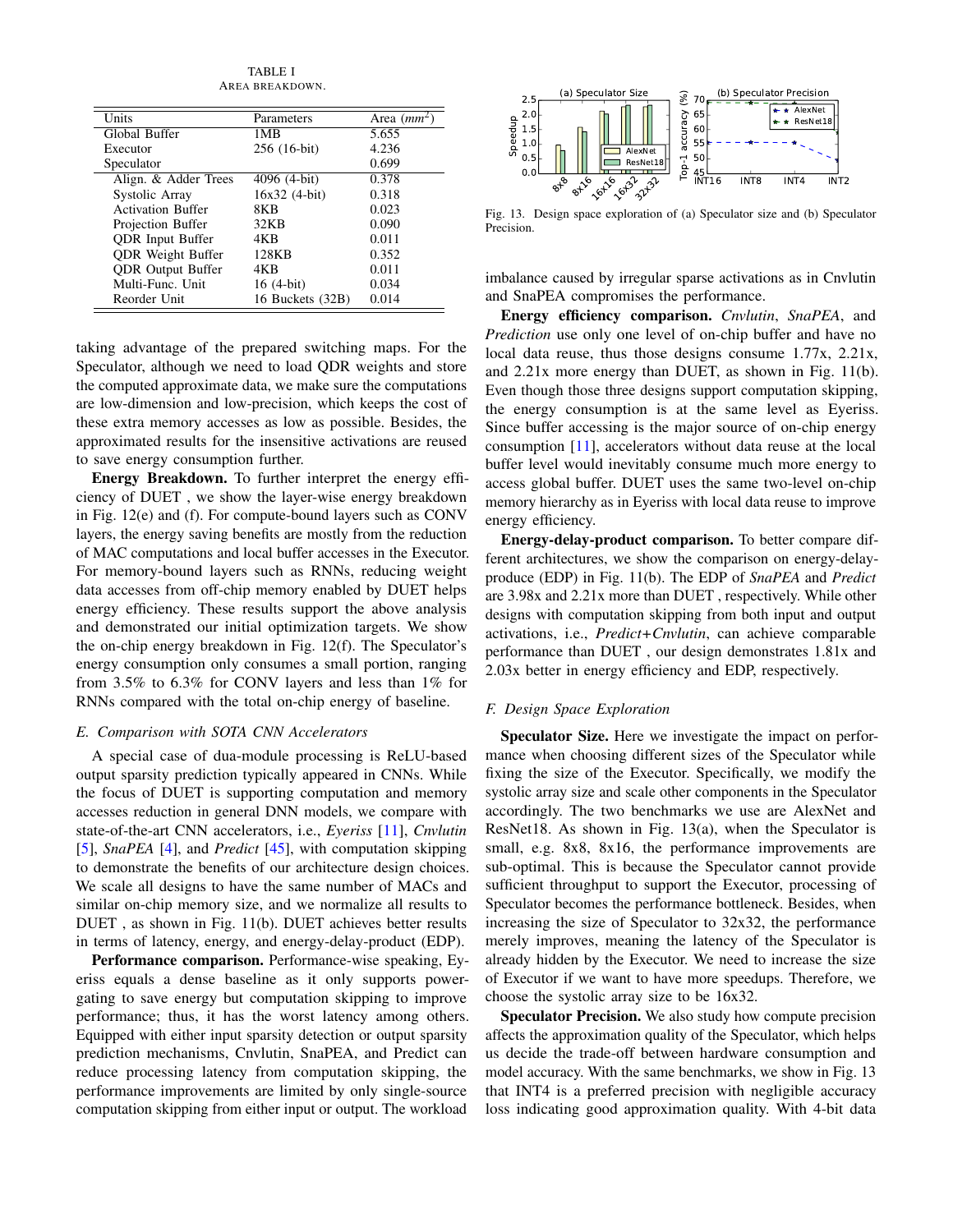representation and computation, we are able to achieve area and energy-efficient approximation, as demonstrated above.

## VI. RELATED WORK

Academia and industry have proposed various architectures for the acceleration of DNNs [\[8\]](#page-11-10), [\[10\]](#page-11-11), [\[11\]](#page-11-5), [\[12\]](#page-11-12), [\[15\]](#page-11-13), [\[17\]](#page-11-14), [\[18\]](#page-11-15), [\[28\]](#page-12-15), [\[29\]](#page-12-16), [\[31\]](#page-12-17), [\[35\]](#page-12-18), [\[43\]](#page-12-19), [\[49\]](#page-12-20), and here we focus on algorithm-architecture co-design to save computations and data accesses.

While our work focuses on dynamic redundancy elimination leveraging noise-resilience in DNN activations, an orthogonal line of research is statically pruning weights to decrease memory footprint and data access. Fine-grained weight sparsity was integrated into DNN accelerators through compressed storage and computation skipping of zero weights [\[20\]](#page-11-6), [\[22\]](#page-12-21),  $[23]$ ,  $[26]$ ,  $[41]$ ,  $[51]$ . Coarse-grained weight sparsity was further proposed to mitigate the indexing overhead and irregular access [\[13\]](#page-11-16), [\[32\]](#page-12-25), [\[48\]](#page-12-26), [\[54\]](#page-12-27). While we do not use pruned models in our evaluation, dual-module processing can be combined with other model compression techniques by taking compressed layers as accurate modules.

Other studies propose dynamic redundancy elimination base on certain criteria. One scenario is leveraging *ReLU*-induced activation sparsity as either input sparsity detection [\[3\]](#page-11-17), [\[5\]](#page-11-9), [\[20\]](#page-11-6), [\[23\]](#page-12-22), [\[30\]](#page-12-28), [\[39\]](#page-12-29), [\[50\]](#page-12-30), [\[54\]](#page-12-27), [\[55\]](#page-12-31) or output sparsity prediction [\[4\]](#page-11-7), [\[7\]](#page-11-18), [\[34\]](#page-12-32), [\[45\]](#page-12-12). Exploiting *ReLU*-induced activation sparsity is only a special case of our dual-module processing. The approximate results are useful in the insensitive regions instead of only for prediction and then discarded. Besides neuron-wise computation skipping, channel-wise feature map suppressing and gating can reduce computations leveraging the multichannel feature of CONV layers [\[19\]](#page-11-8), [\[27\]](#page-12-14), [\[48\]](#page-12-26). However, those studies are limited to saving computations of CONV layers while our design can also save memory access of FC and RNN layers. Computation skipping in RNNs is also proposed leveraging the particular cell structure and the temporal input similarity [\[6\]](#page-11-19), [\[40\]](#page-12-33), [\[52\]](#page-12-34). However, those methods depend on certain applications and lack of evaluation on NLP tasks such as machine translation.

## VII. CONCLUSION

In this paper, we present an algorithm-architecture co-design to boost the execution efficiency of DNNs. Firstly, our dualmodule algorithm uses lightweight approximate modules to compute insensitive activations and seeks to accurate modules to compute sensitive activations with skipped computations and data accesses. Secondly, our DUET design with specialized and decoupled Executor and Speculator supports balanced execution and memory accesses reduction. Compared with standard single-module processing, DUET can achieve 2.24x performance speedup and 1.97x energy efficiency improvement.

#### **REFERENCES**

<span id="page-11-0"></span>[1] O. Abdel-Hamid, A.-r. Mohamed, H. Jiang, L. Deng, G. Penn, and D. Yu, "Convolutional neural networks for speech recognition," *IEEE/ACM Transactions on audio, speech, and language processing*, vol. 22, no. 10, pp. 1533–1545, 2014.

- <span id="page-11-4"></span>[2] D. Achlioptas, "Database-friendly random projections," in *Proceedings of the twentieth ACM SIGMOD-SIGACT-SIGART symposium on Principles of database systems*. ACM, 2001, pp. 274–281.
- <span id="page-11-17"></span>[3] A. Aimar, H. Mostafa, E. Calabrese, A. Rios-Navarro, R. Tapiador-Morales, I.-A. Lungu, M. B. Milde, F. Corradi, A. Linares-Barranco, S.-C. Liu, and T. Delbruck, "Nullhop: A flexible convolutional neural network accelerator based on sparse representations of feature maps," *IEEE transactions on neural networks and learning systems*, no. 99, pp. 1–13, 2018.
- <span id="page-11-7"></span>[4] V. Aklaghi, A. Yazdanbakhsh, K. Samadi, H. Esmaeilzadeh, and R. Gupta, "Snapea: Predictive early activation for reducing computation in deep convolutional neural networks." ISCA, 2018.
- <span id="page-11-9"></span>[5] J. Albericio, P. Judd, T. Hetherington, T. Aamodt, N. E. Jerger, and A. Moshovos, "Cnvlutin: Ineffectual-neuron-free deep neural network computing," in *2016 ACM/IEEE 43rd Annual International Symposium on Computer Architecture (ISCA)*. IEEE, 2016, pp. 1–13.
- <span id="page-11-19"></span>[6] V. Campos, B. Jou, X. G. i Nieto, J. Torres, and S.-F. Chang, "Skip RNN: Learning to skip state updates in recurrent neural networks," in *International Conference on Learning Representations*, 2018. [Online]. Available: <https://openreview.net/forum?id=HkwVAXyCW>
- <span id="page-11-18"></span>[7] S. Cao, L. Ma, W. Xiao, C. Zhang, Y. Liu, L. Zhang, L. Nie, and Z. Yang, "Seernet: Predicting convolutional neural network feature-map sparsity through low-bit quantization," in *Proceedings of the IEEE Conference on Computer Vision and Pattern Recognition*, 2019, pp. 11 216–11 225.
- <span id="page-11-10"></span>[8] S. Chakradhar, M. Sankaradas, V. Jakkula, and S. Cadambi, "A dynamically configurable coprocessor for convolutional neural networks," *ACM SIGARCH Computer Architecture News*, vol. 38, no. 3, pp. 247–257, 2010.
- <span id="page-11-2"></span>[9] C. Chen, A. Seff, A. Kornhauser, and J. Xiao, "Deepdriving: Learning affordance for direct perception in autonomous driving," in *Computer Vision (ICCV), 2015 IEEE International Conference on*. IEEE, 2015, pp. 2722–2730.
- <span id="page-11-11"></span>[10] T. Chen, Z. Du, N. Sun, J. Wang, C. Wu, Y. Chen, and O. Temam, "Diannao: A small-footprint high-throughput accelerator for ubiquitous machine-learning," *ACM Sigplan Notices*, vol. 49, no. 4, pp. 269–284, 2014.
- <span id="page-11-5"></span>[11] Y.-H. Chen, T. Krishna, J. S. Emer, and V. Sze, "Eyeriss: An energyefficient reconfigurable accelerator for deep convolutional neural networks," *IEEE Journal of Solid-State Circuits*, vol. 52, no. 1, pp. 127–138, 2017.
- <span id="page-11-12"></span>[12] Y. Chen, T. Luo, S. Liu, S. Zhang, L. He, J. Wang, L. Li, T. Chen, Z. Xu, N. Sun, and O. Temam, "Dadiannao: A machine-learning supercomputer," in *Proceedings of the 47th Annual IEEE/ACM International Symposium on Microarchitecture*. IEEE Computer Society, 2014, pp. 609–622.
- <span id="page-11-16"></span>[13] C. Deng, S. Liao, Y. Xie, K. K. Parhi, X. Qian, and B. Yuan, "Permdnn: Efficient compressed dnn architecture with permuted diagonal matrices," in *2018 51st Annual IEEE/ACM International Symposium on Microarchitecture (MICRO)*. IEEE, 2018, pp. 189–202.
- <span id="page-11-1"></span>[14] J. Devlin, M.-W. Chang, K. Lee, and K. Toutanova, "Bert: Pre-training of deep bidirectional transformers for language understanding," *Proceedings of NAACL-HLT*, 2019.
- <span id="page-11-13"></span>[15] Z. Du, R. Fasthuber, T. Chen, P. Ienne, L. Li, T. Luo, X. Feng, Y. Chen, and O. Temam, "Shidiannao: Shifting vision processing closer to the sensor," in *ACM SIGARCH Computer Architecture News*, vol. 43, no. 3. ACM, 2015, pp. 92–104.
- <span id="page-11-3"></span>[16] A. Esteva, B. Kuprel, R. A. Novoa, J. Ko, S. M. Swetter, H. M. Blau, and S. Thrun, "Dermatologist-level classification of skin cancer with deep neural networks," *Nature*, vol. 542, no. 7639, p. 115, 2017.
- <span id="page-11-14"></span>[17] C. Farabet, B. Martini, B. Corda, P. Akselrod, E. Culurciello, and Y. LeCun, "Neuflow: A runtime reconfigurable dataflow processor for vision," in *2011 IEEE Computer Society Conference on Computer Vision and Pattern Recognition Workshops (CVPR Workshops 2011)*. IEEE, 2011, pp. 109–116.
- <span id="page-11-15"></span>[18] M. Gao, J. Pu, X. Yang, M. Horowitz, and C. Kozyrakis, "Tetris: Scalable and efficient neural network acceleration with 3d memory," *ACM SIGOPS Operating Systems Review*, vol. 51, no. 2, pp. 751–764, 2017.
- <span id="page-11-8"></span>[19] X. Gao, Y. Zhao, ukasz Dudziak, R. Mullins, and C. zhong Xu, "Dynamic channel pruning: Feature boosting and suppression," in *International Conference on Learning Representations*, 2019. [Online]. Available: <https://openreview.net/forum?id=BJxh2j0qYm>
- <span id="page-11-6"></span>[20] A. Gondimalla, N. Chesnut, M. Thottethodi, and T. N. Vijaykumar, "Sparten: A sparse tensor accelerator for convolutional neural networks," in *Proceedings of the 52Nd Annual IEEE/ACM International Symposium on Microarchitecture*, ser. MICRO '52. New York,